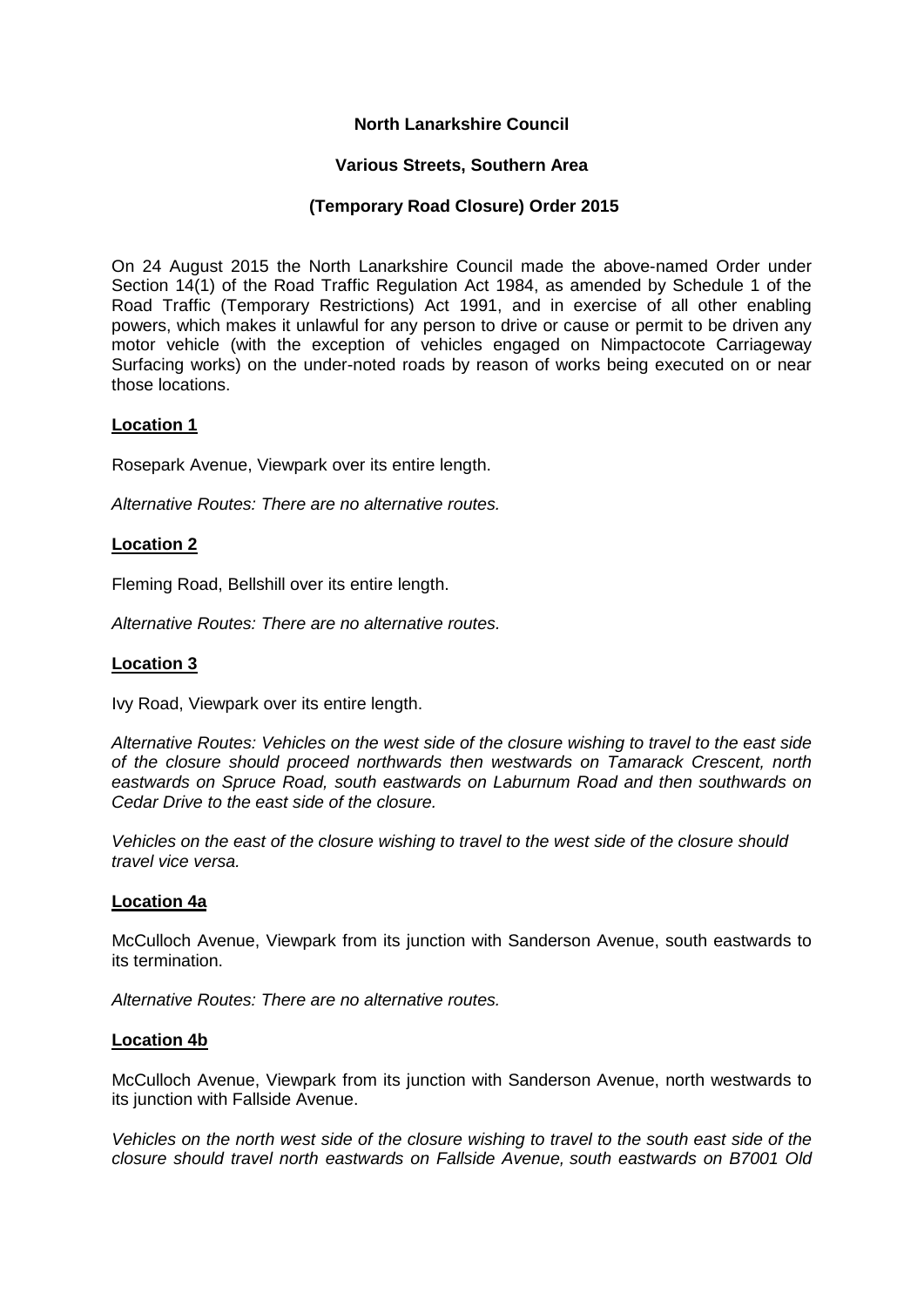*Edinburgh Road and south westwards on Sanderson Avenue to the south east side of the closure.*

*Vehicles on the south east of the closure wishing to travel to the north west side of the closure should travel vice versa.*

# **Locations 5**

Noble Road, Bellshill from a point 10 metres or thereby east of the extended line of the eastern kerb of Thorn Road to its junction with Warnock Crescent.

*Alternative Routes: there are no alternative routes.*

### **Location 6**

Warnock Crescent, Bellshill over its entire length.

*Alternative Routes: There are no alternative routes.*

### **Location 7**

Holm Gardens, Bellshill from a point 45 metres or thereby, south of the extended line of the southern kerb of Burnside Avenue, northwards to its termination.

*Alternative Routes: There are no alternative routes.*

### **Location 8a**

Car Park area at Alloway Wynd, Newarthill at the north east of Caledonian Drive.

*Alternative Routes: There are no alternative routes.*

### **Location 8b**

Lochlea Way, Newarthill from the extended line of the western kerb of Caledonian Drive, south westwards for a distance of 55 metres or thereby.

*Alternative Routes: there are no alternative routes.*

### **Location 9**

Anderson Street, Motherwell over its entire length.

*Alternative Routes: there are no alternative routes.*

### **Location 10**

Car Park area at Kilbreck Lane, Newarthill from its junction with Glenburn Avenue.

*Alternative Routes: There are no alternative routes.*

### **Location 11**

Kirkhall Road, Newarthill from a point 30 metres or thereby, north west of the extended line of the northern kerb of Benford Knowe, south eastwards and then south westwards to its junction with Benford Avenue.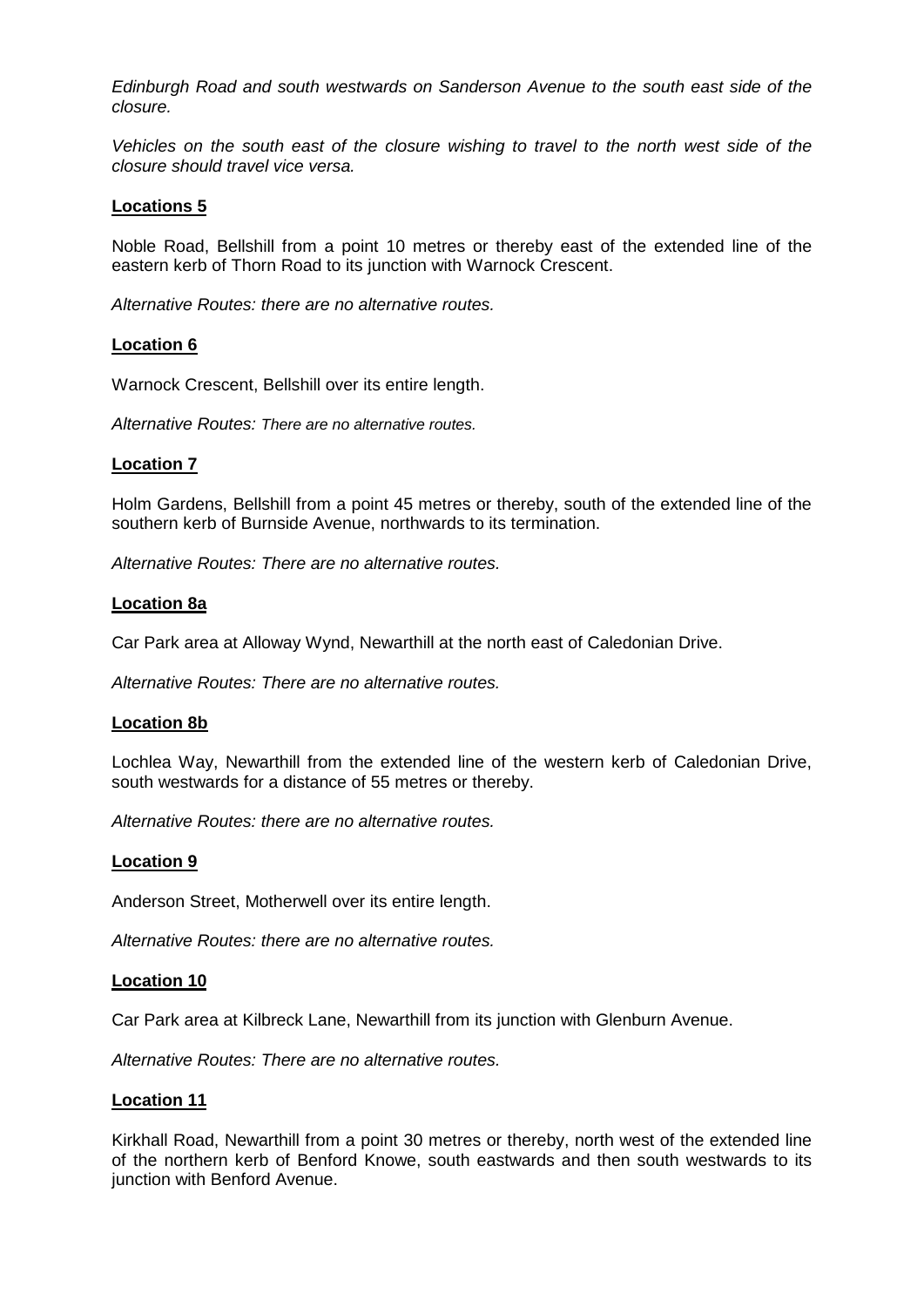*Alternative Routes: Vehicles on the north west side of the closure wishing to travel to Benford Avenue should proceed north westwards and westwards on Kirkhall Road to Benford Avenue.*

*Vehicles on Benford Avenue wishing to travel to the north west side of the closure should travel vice versa.*

*Vehicles on the north west side of the closure wishing to travel to Benford Knowe should proceed northwards then westwards on Kirkhall Road and south eastwards on Benford Avenue to Benford Knowe.*

*Vehicles on Benford Knowe wishing to travel to the north west side of the closure should proceed vice versa.*

### **Location 12**

Ritchie Street, Wishaw over its entire length.

*Alternative Routes: Vehicles on the west side of the closure wishing to travel to the east side of the closure should proceed southwards on English Street, eastwards on Kimberley Street and northwards on Excelsior Street to the east side of the closure.*

*Vehicles on east side of the closure on wishing to travel to the west side of the closure on should proceed vice versa.*

### **Location 13**

Ross Crescent, Motherwell over its entire length.

*Alternative Routes: There are no alternative routes.*

### **Location 14**

Stanefield Drive, Newarthill over its entire length.

*Alternative Routes: Vehicles on the east side of the closure wishing to travel to the west side of the closure should proceed south westwards on Woodilee Road, south westwards on Loanhead Road, north westwards on Benford Avenue and north eastwards on Benford Knowe to the north west side of the closure.*

*Vehicles on the west side of the closure wishing to travel to the east side of the closure should proceed vice versa.*

### **Location 15**

Woodilee Road, Newarthill from the extended line of the northern kerb of Loanhead Road, north eastwards for a distance of 350 metres or thereby.

*Alternative Routes: Vehicles on the south west side of the closure wishing to travel to the north east side of the closure should proceed south westwards on Loanhead Road, north westwards on Benford Avenue, south eastwards then north eastwards on Burnside Road, then south westwards on Woodilee Road to the north east side of the closure.*

*Vehicles on the north east side of the closure wishing to travel to the south west side of the closure should proceed vice versa.*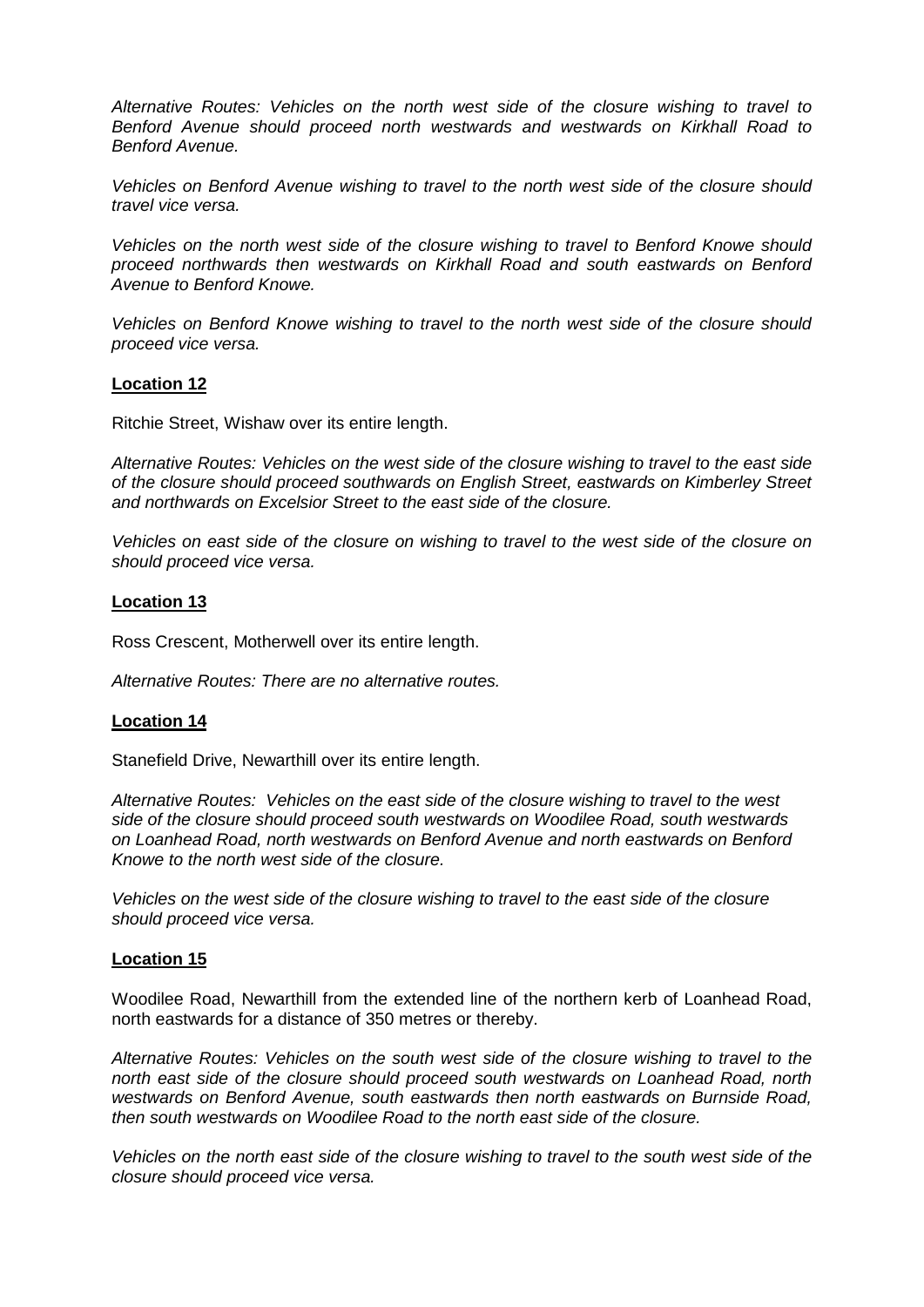# **Location 16**

Belmont Drive, Shotts from a point 90 metres or thereby, west of the extended line of Muldron Terrace, northwards then eastwards to its termination.

*Alternative Routes: There are no alternative routes.*

### **Location 17**

Byron Road, Shotts from the extended line of the eastern kerb of the Prison access road, westwards and northwards to its junction with Burns Way.

*Alternative Routes: There are no alternative routes.*

### **Location 18**

Muirhall Terrace, Salsburgh from its junction with B7066 Hirst Road, north eastwards for a distance of 250 metres or thereby.

*Alternative Routes: There are no alternative routes.*

### **Location 19**

Whyte Street, Harthill from its junction with B718 Westcraigs Road, eastwards for a distance of 120 metres or thereby.

*Alternative Routes: Vehicles on the west side of the closure wishing to travel to the east side of the closure should proceed southwards on B718 Westcraigs Roads, eastwards on Viewfield Street, and then northwards on Murdostoun Crescent.*

*Vehicles on the east side of the closure wishing to travel to the west side of the closure should proceed vice versa.*

#### **Location 20**

Windsor Place, Shotts over its entire length.

*Alternative Routes: There are no alternative routes.*

## **Location 21**

York Street, Wishaw from the extended line of the southern kerb of East Thornlie Street, north eastwards for a distance of 150 metres or thereby.

*Alternative Routes: Vehicles on East Thornlie Street on the north west side of the closure wishing to travel to the south east side of East Hamilton Street should proceed north westwards on East Thornlie Street, north eastwards on East Academy Street, south eastwards on (A721) Stewarton Street and south westwards on Pather Street to East Hamilton Street.*

*Vehicles on the south east side of East Hamilton Street wishing to travel to the north west side of East Thornlie Street should proceed vice versa.*

*Vehicles on East Thornlie Street on the north west side of the closure wishing to travel to the south east side of Leighton Street should proceed north westwards on East Thornlie*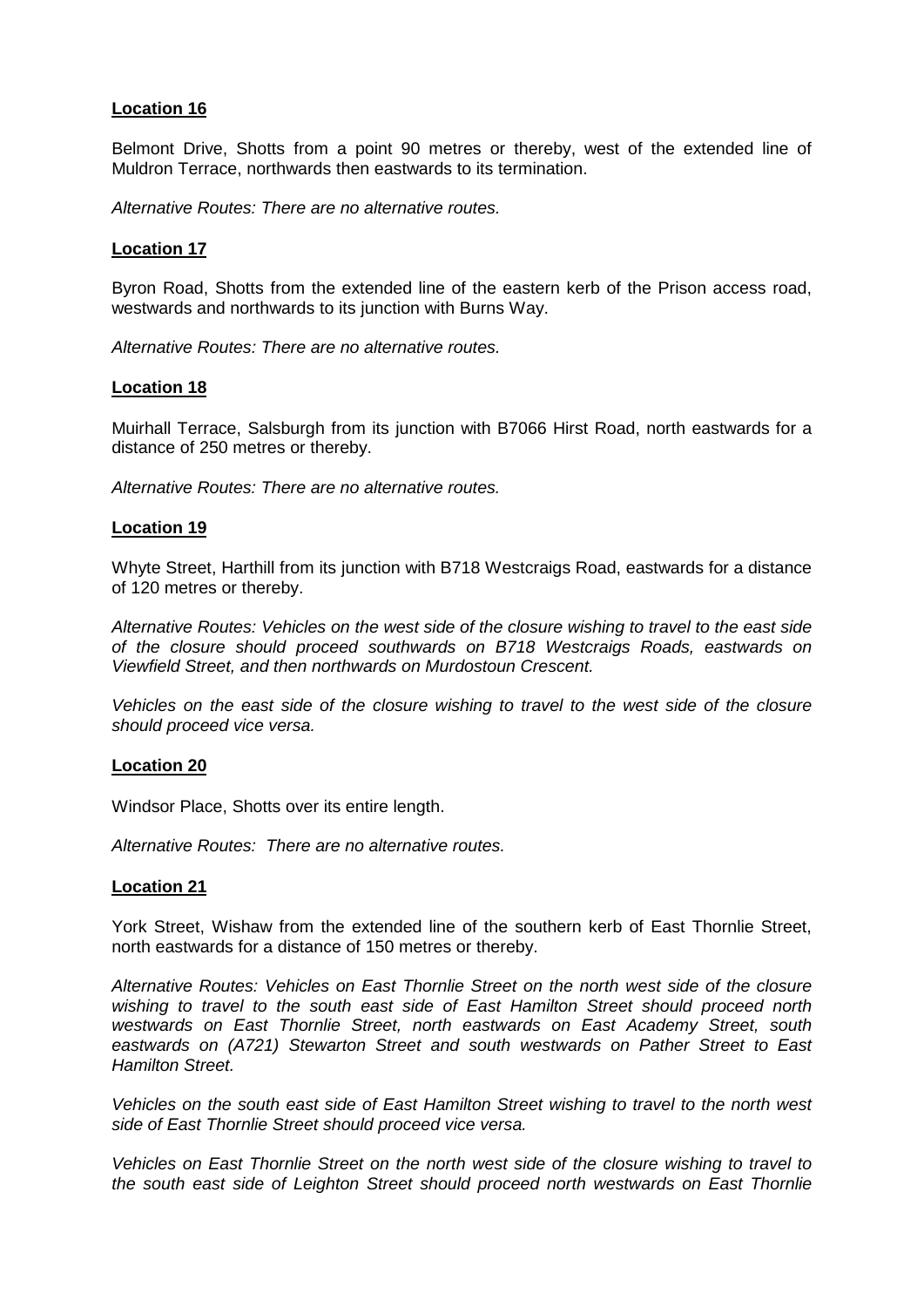*Street, north eastwards on East Academy Street, south eastwards on (A721) Stewarton Street and south westwards on Pather Street to Leighton Street.*

*Vehicles on the south east side of Leighton Street wishing to travel to the north west side of East Thornlie Street should proceed vice versa*

*Vehicles on East Thornlie Street on the north west side of the closure wishing to travel to Drummond Drive should proceed north westwards on East Thornlie Street, north eastwards on East Academy Street, south eastwards on (A721) Stewarton Street and south westwards on Pather Street to Drummond Drive.*

*Vehicles on the Drummond Drive wishing to travel to the north west side of East Thornlie Street should proceed vice versa.*

*Vehicles on Leighton Street on the north west side of the closure wishing to travel to the south east side of East Hamilton Street should proceed north westwards on Leighton Street, north eastwards on East Academy Street, south eastwards on (A721) Stewarton Street and south westwards on Pather Street to East Hamilton Street.*

*Vehicles on the south east side of East Hamilton Street wishing to travel to the north west side of Leighton Street should proceed vice versa.*

*Vehicles on Leighton Street on the north west side of the closure wishing to travel to the south east side of Leighton Street should proceed north westwards on Leighton Street, north eastwards on East Academy Street, south eastwards on (A721) Stewarton Street and south westwards on Pather Street to Leighton Street.*

*Vehicles on the south east side of Leighton Street wishing to travel to the north west side of Leighton Street should proceed vice versa.*

*Vehicles on Leighton Street on the north west side of the closure wishing to travel to Drummond Drive should proceed north westwards on Leighton Street, north eastwards on East Academy Street, south eastwards on (A721) Stewarton Street and south westwards on Pather Street to Drummond Drive.*

*Vehicles on Drummond Drive wishing to access the north west side of Leighton Street should proceed vice versa.*

*Vehicles on East Hamilton Street on the north west side of the closure wishing to travel to the south east side of East Hamilton Street should proceed north westwards on East Hamilton Street, north eastwards on East Academy Street, south eastwards on (A721) Stewarton Street and south westwards on Pather Street to East Hamilton Street.*

*Vehicles on the south east side of East Hamilton Street wishing to travel to the north west side of East Hamilton Street should proceed vice versa.*

*Vehicles on East Hamilton Street on the north west side of the closure wishing to travel to the south east side of Leighton Street should proceed north westwards on East Hamilton Street, north eastwards on East Academy Street, south eastwards on (A721) Stewarton Street and south westwards on Pather Street to Leighton Street.*

*Vehicles on the south east side of Leighton Street wishing to travel to the north west side of East Hamilton Street should proceed vice versa.*

*Vehicles on East Hamilton Street on the north west side of the closure wishing to travel to Drummond Drive should proceed north westwards on East Hamilton Street, north eastwards*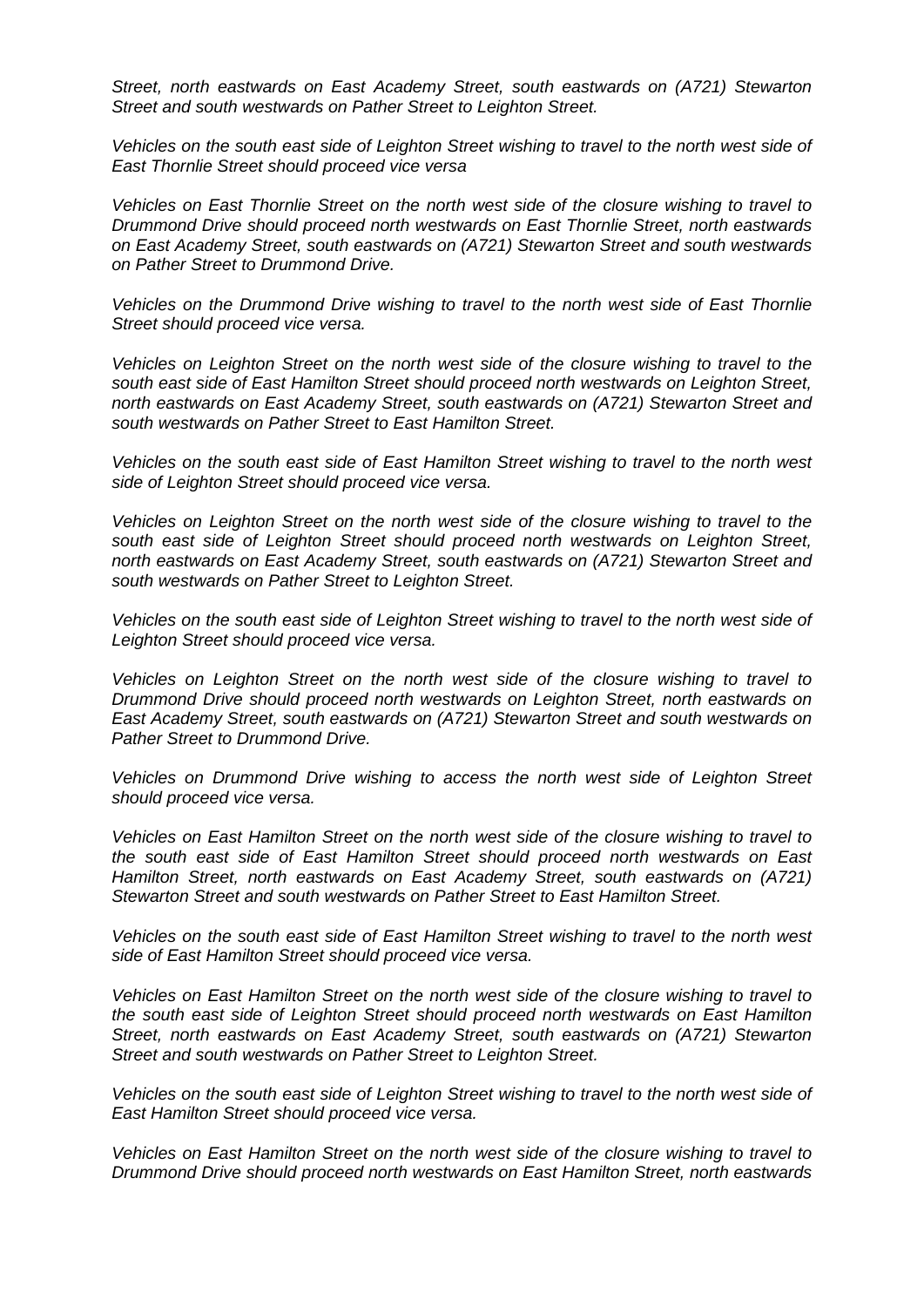*on East Academy Street, south eastwards on (A721) Stewarton Street and south westwards on Pather Street to Drummond Drive.*

*Vehicles on the Drummond Drive wishing to travel to the north west side of East Hamilton Street should proceed vice versa.*

### **Location 22a**

Leighton Street, Wishaw from its junction with York Street, south eastward for a distance of 134 metres or thereby.

*Alternative Routes: There are no alternative routes.*

### **Location 22b**

Leighton Street, Wishaw from its junction with York Street, north westwards to its junction with East Academy Street.

*Alternative Routes: Vehicles on the north west side of the closure wishing to travel to the south east side of the closure should proceed south westwards on East Academy Street, south eastwards on East Thornlie Street and north eastwards on York Street to the south east side of the closure.*

*Vehicles on the south east side of the closure wishing to travel to the north west side of teh closure should proceed vice versa.*

### **Location 23**

East Thornlie Street, Wishaw from its junction with East Academy Street, south eastwards to the extended line of the western kerb of York Street.

*Alternative Routes: Vehicles on the north west side of the closure wishing to travel to the south east side of the closure should proceed north eastwards on East Academy Street, south eastwards on Leighton Street and then south westwards on York Street to the south east side of the closure.*

*Vehicles on the south east side of the closure wishing to travel to the north west side of the closure should proceed vice versa.*

#### **Location 24**

East Hamilton Street from the extended line of the western kerb of York Street, south eastwards to its junction with Pather Street.

*Alternative Routes: Vehicles on the north west side of the closure wishing to travel to the south east side of the closure should proceed south westwards on York Street, south eastwards on Leighton Street and then north eastwards on Pather Street to the south east side of the closure.*

*Vehicles on the south east side of the closure wishing to travel to the north west side of the closure should proceed vice versa.*

These works will be carried out as part of a rolling programme and no two closures will take place, at the same time, in the same geographical location.

Pedestrian access will be maintained at all times.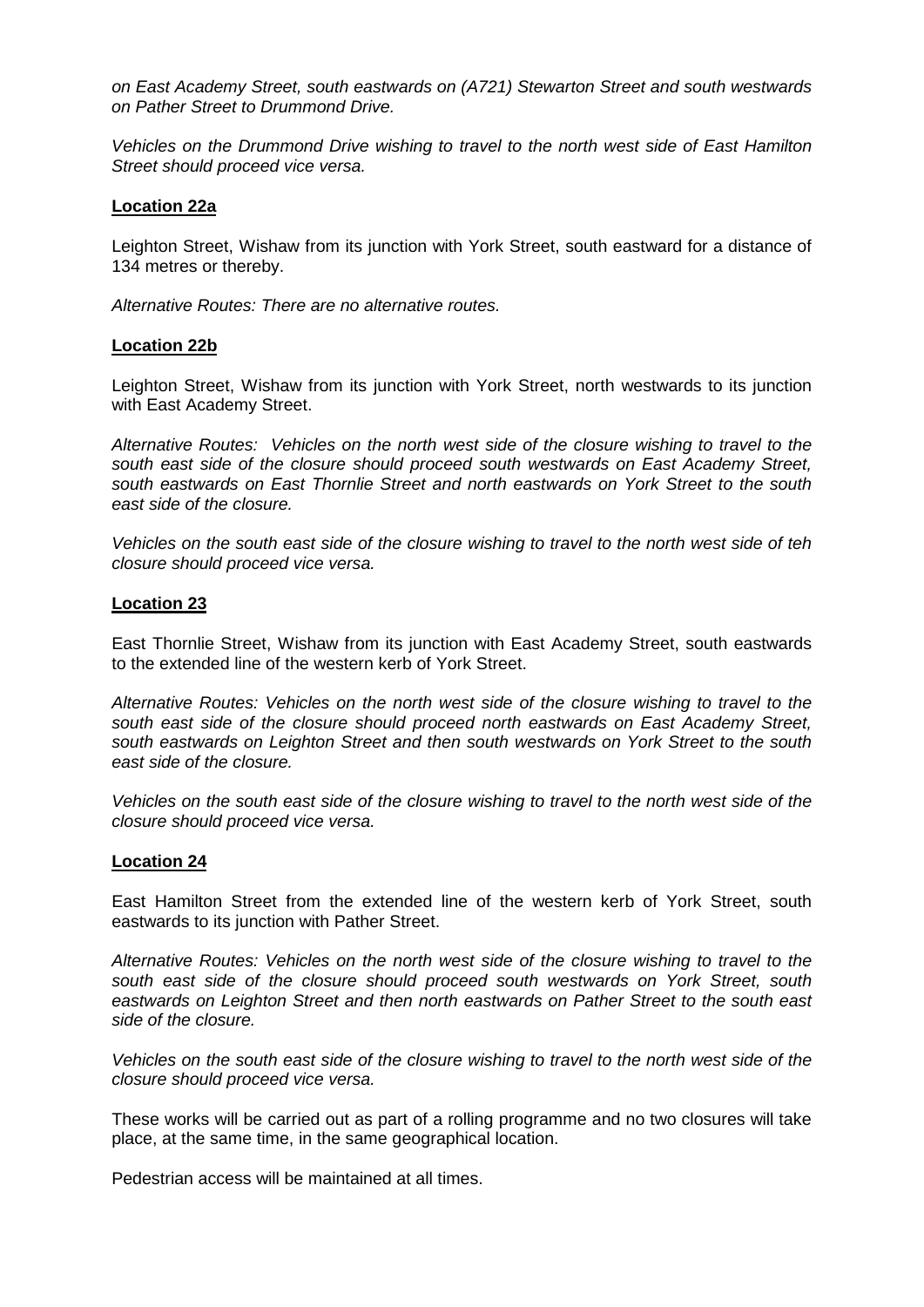Vehicular access will be maintained, where practicable, with arrangement with the contractor, during the closure.

The Order, which will be operational only when displayed by signs, will come into operation at 0001 hours on Monday, 7 September 2015 and will remain in operation until 2359 hours on Sunday, 9 November 2015.

# JUNE MURRAY EXECUTIVE DIRECTOR OF CORPORATE SERVICES

Civic Centre, Windmillhill Street, Motherwell, ML1 1AB

-------------------------------------------------------------------------------------------------------------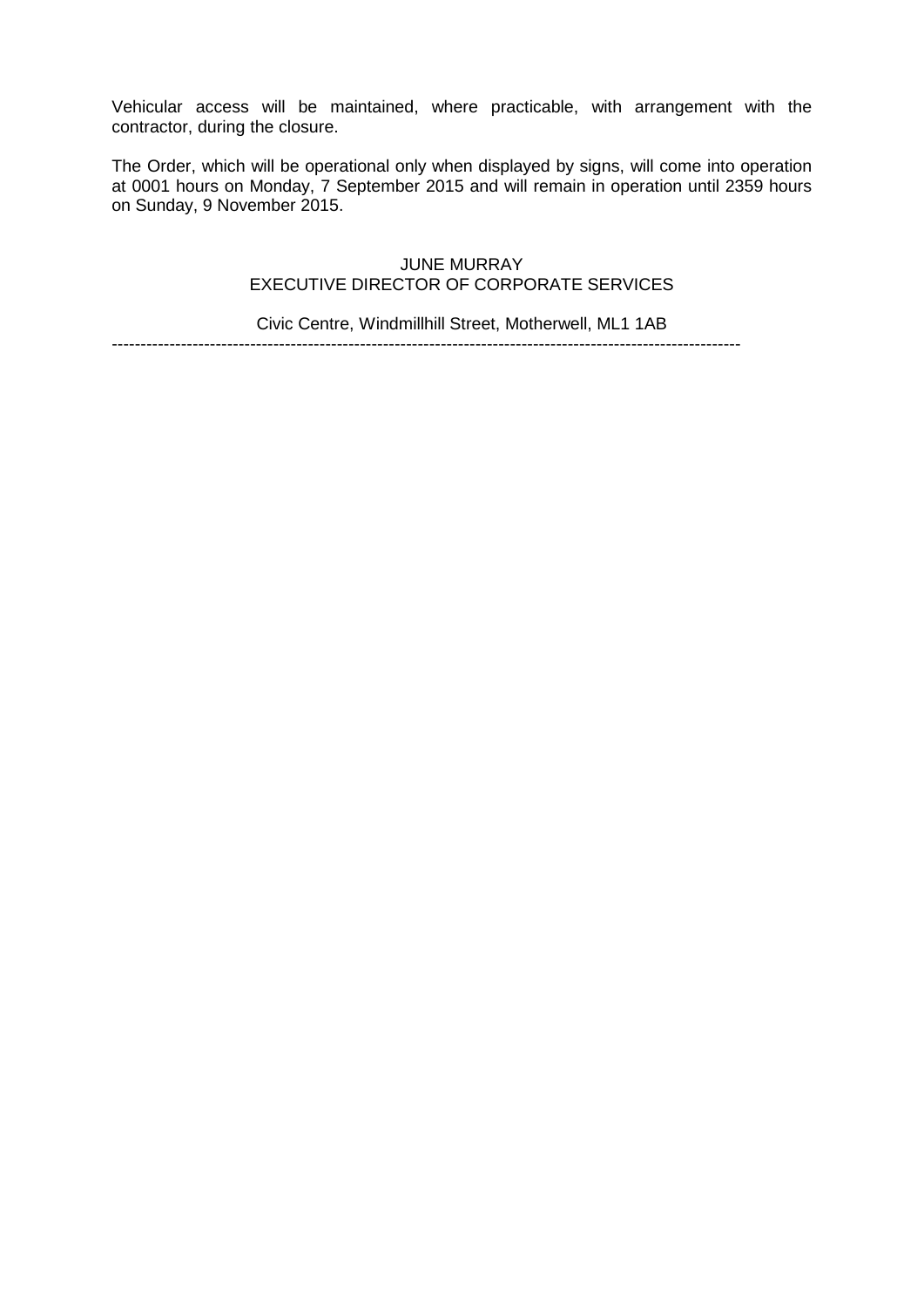# **North Lanarkshire Council**

# **Various Streets, Southern Area**

# **(Temporary Road Closure) Order 2015**

The North Lanarkshire Council, in exercise of the powers conferred on them by Section 14(1) of the Road Traffic Regulation Act 1984, as amended by Schedule 1 of the Road Traffic (Temporary Restrictions) Act 1991, and of all other enabling powers, hereby make the following Order:-

- 1. This Order may be cited as "The North Lanarkshire Council (Various Streets, Southern Area) (Temporary Road Closure) Order 2015" and operational only when displayed by signs, shall be effective during the period from 0001 hours on Monday, the seventh day of September, Two thousand and fifteen until 2359 hours on Sunday, the ninth day of November, Two thousand and fifteen.
- 2. No person shall drive or cause or permit to be driven any motor vehicle (with the exception of vehicles engaged on Nimpactocote Carriageway Surfacing works) on the under-noted roads by reason of works being executed on or near those locations.

# **Location 1**

Rosepark Avenue, Viewpark over its entire length.

*Alternative Routes: There are no alternative routes.*

# **Location 2**

Fleming Road, Bellshill over its entire length.

*Alternative Routes: There are no alternative routes.*

### **Location 3**

Ivy Road, Viewpark over its entire length.

*Alternative Routes: Vehicles on the west side of the closure wishing to travel to the east side of the closure should proceed northwards then westwards on Tamarack Crescent, north eastwards on Spruce Road, south eastwards on Laburnum Road and then southwards on Cedar Drive to the east side of the closure.*

*Vehicles on the east of the closure wishing to travel to the west side of the closure should travel vice versa.*

### **Location 4a**

McCulloch Avenue, Viewpark from its junction with Sanderson Avenue, south eastwards to its termination.

*Alternative Routes: There are no alternative routes.*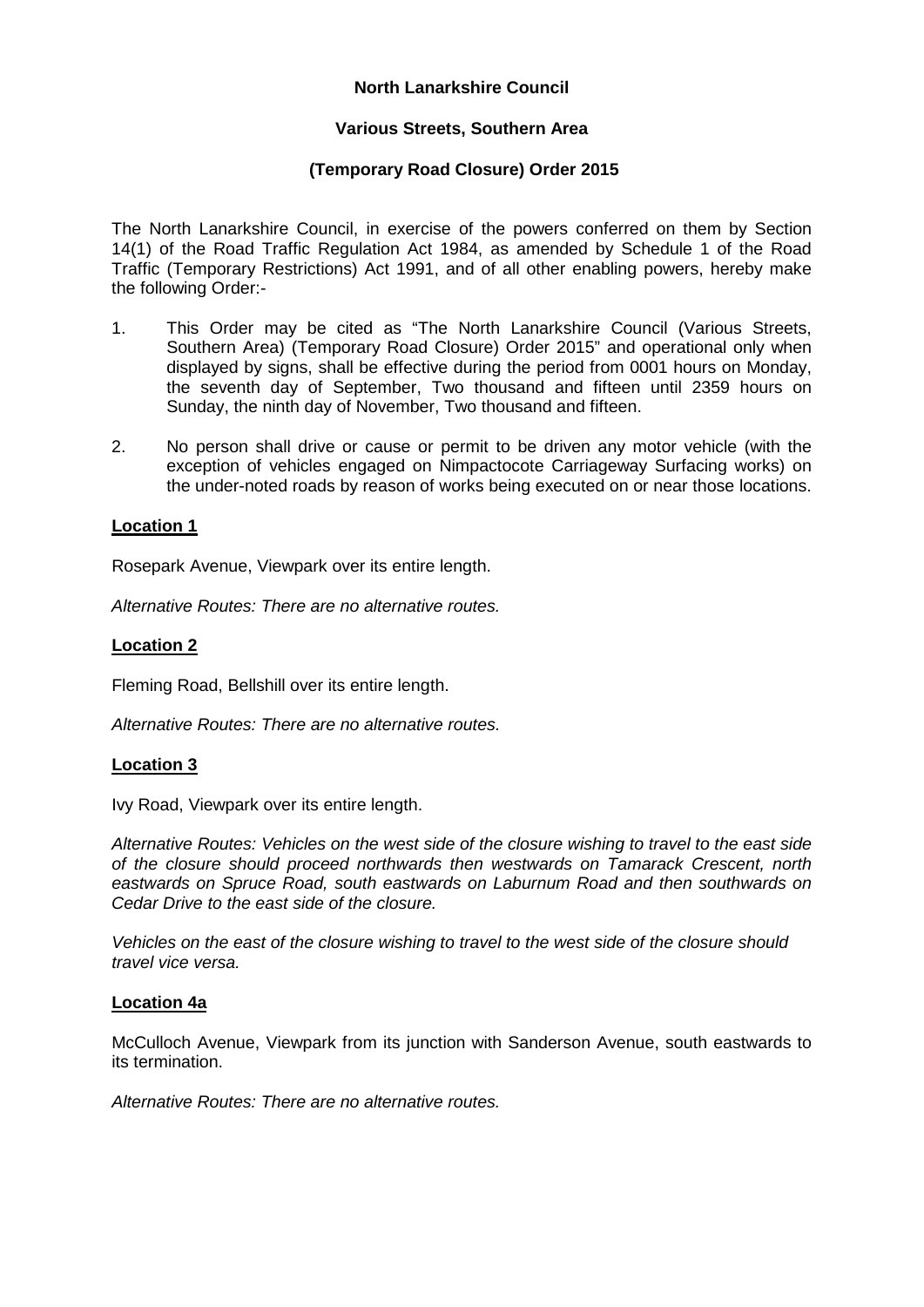# **Location 4b**

McCulloch Avenue, Viewpark from its junction with Sanderson Avenue, north westwards to its junction with Fallside Avenue.

*Vehicles on the north west side of the closure wishing to travel to the south east side of the closure should travel north eastwards on Fallside Avenue, south eastwards on B7001 Old Edinburgh Road and south westwards on Sanderson Avenue to the south east side of the closure.*

*Vehicles on the south east of the closure wishing to travel to the north west side of the closure should travel vice versa.*

### **Locations 5**

Noble Road, Bellshill from a point 10 metres or thereby east of the extended line of the eastern kerb of Thorn Road to its junction with Warnock Crescent.

*Alternative Routes: there are no alternative routes.*

### **Location 6**

Warnock Crescent, Bellshill over its entire length.

*Alternative Routes: There are no alternative routes.*

### **Location 7**

Holm Gardens, Bellshill from a point 45 metres or thereby, south of the extended line of the southern kerb of Burnside Avenue, northwards to its termination.

*Alternative Routes: There are no alternative routes.*

#### **Location 8a**

Car Park area at Alloway Wynd, Newarthill at the north east of Caledonian Drive.

*Alternative Routes: There are no alternative routes.*

#### **Location 8b**

Lochlea Way, Newarthill from the extended line of the western kerb of Caledonian Drive, south westwards for a distance of 55 metres or thereby.

*Alternative Routes: there are no alternative routes.*

### **Location 9**

Anderson Street, Motherwell over its entire length.

*Alternative Routes: there are no alternative routes.*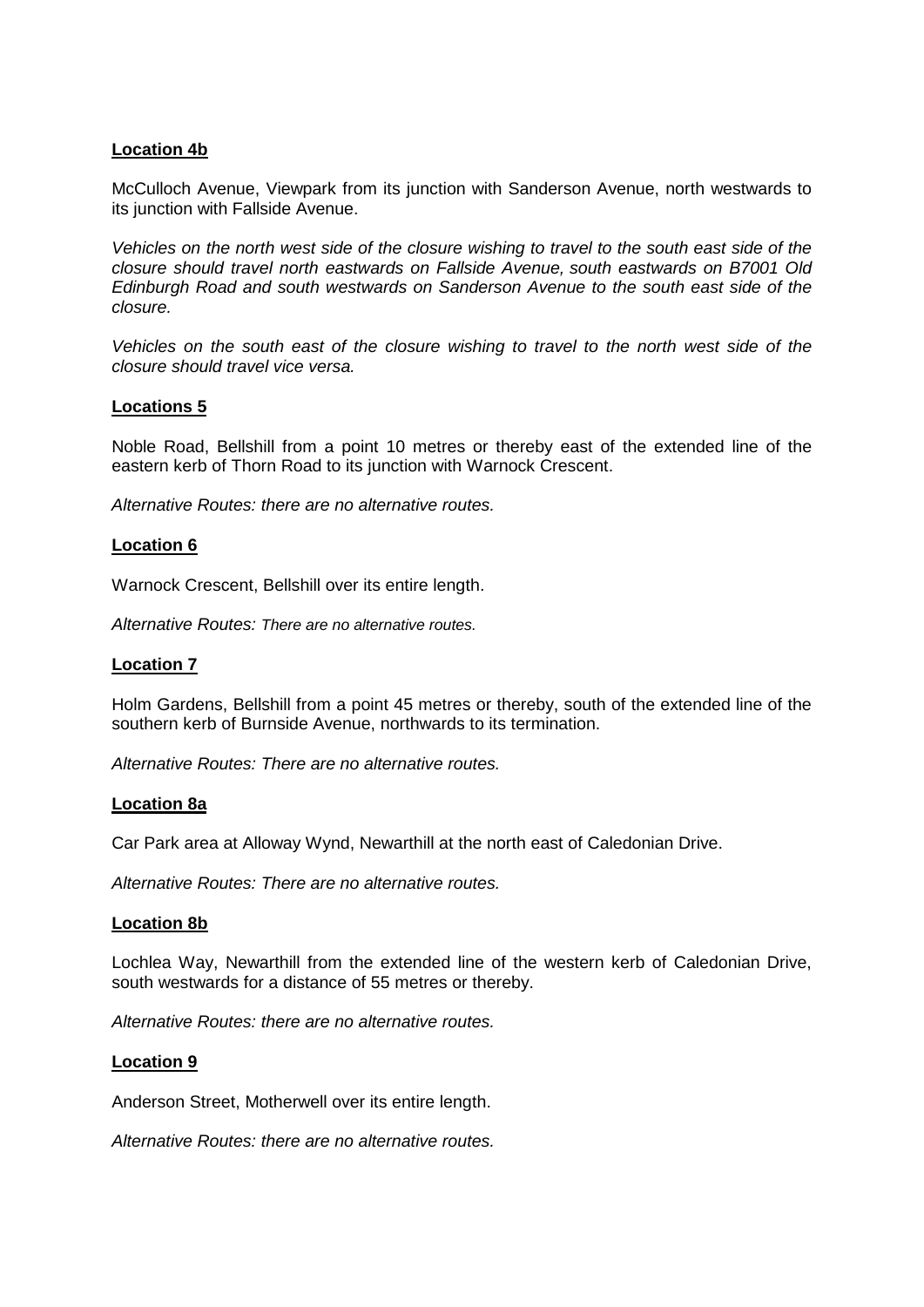# **Location 10**

Car Park area at Kilbreck Lane, Newarthill from its junction with Glenburn Avenue.

*Alternative Routes: There are no alternative routes.*

# **Location 11**

Kirkhall Road, Newarthill from a point 30 metres or thereby, north west of the extended line of the northern kerb of Benford Knowe, south eastwards and then south westwards to its junction with Benford Avenue.

*Alternative Routes: Vehicles on the north west side of the closure wishing to travel to Benford Avenue should proceed north westwards and westwards on Kirkhall Road to Benford Avenue.*

*Vehicles on Benford Avenue wishing to travel to the north west side of the closure should travel vice versa.*

*Vehicles on the north west side of the closure wishing to travel to Benford Knowe should proceed northwards then westwards on Kirkhall Road and south eastwards on Benford Avenue to Benford Knowe.*

*Vehicles on Benford Knowe wishing to travel to the north west side of the closure should proceed vice versa.*

# **Location 12**

Ritchie Street, Wishaw over its entire length.

*Alternative Routes: Vehicles on the west side of the closure wishing to travel to the east side of the closure should proceed southwards on English Street, eastwards on Kimberley Street and northwards on Excelsior Street to the east side of the closure.*

*Vehicles on east side of the closure on wishing to travel to the west side of the closure on should proceed vice versa.*

### **Location 13**

Ross Crescent, Motherwell over its entire length.

*Alternative Routes: There are no alternative routes.*

### **Location 14**

Stanefield Drive, Newarthill over its entire length.

*Alternative Routes: Vehicles on the east side of the closure wishing to travel to the west side of the closure should proceed south westwards on Woodilee Road, south westwards on Loanhead Road, north westwards on Benford Avenue and north eastwards on Benford Knowe to the north west side of the closure.*

*Vehicles on the west side of the closure wishing to travel to the east side of the closure should proceed vice versa.*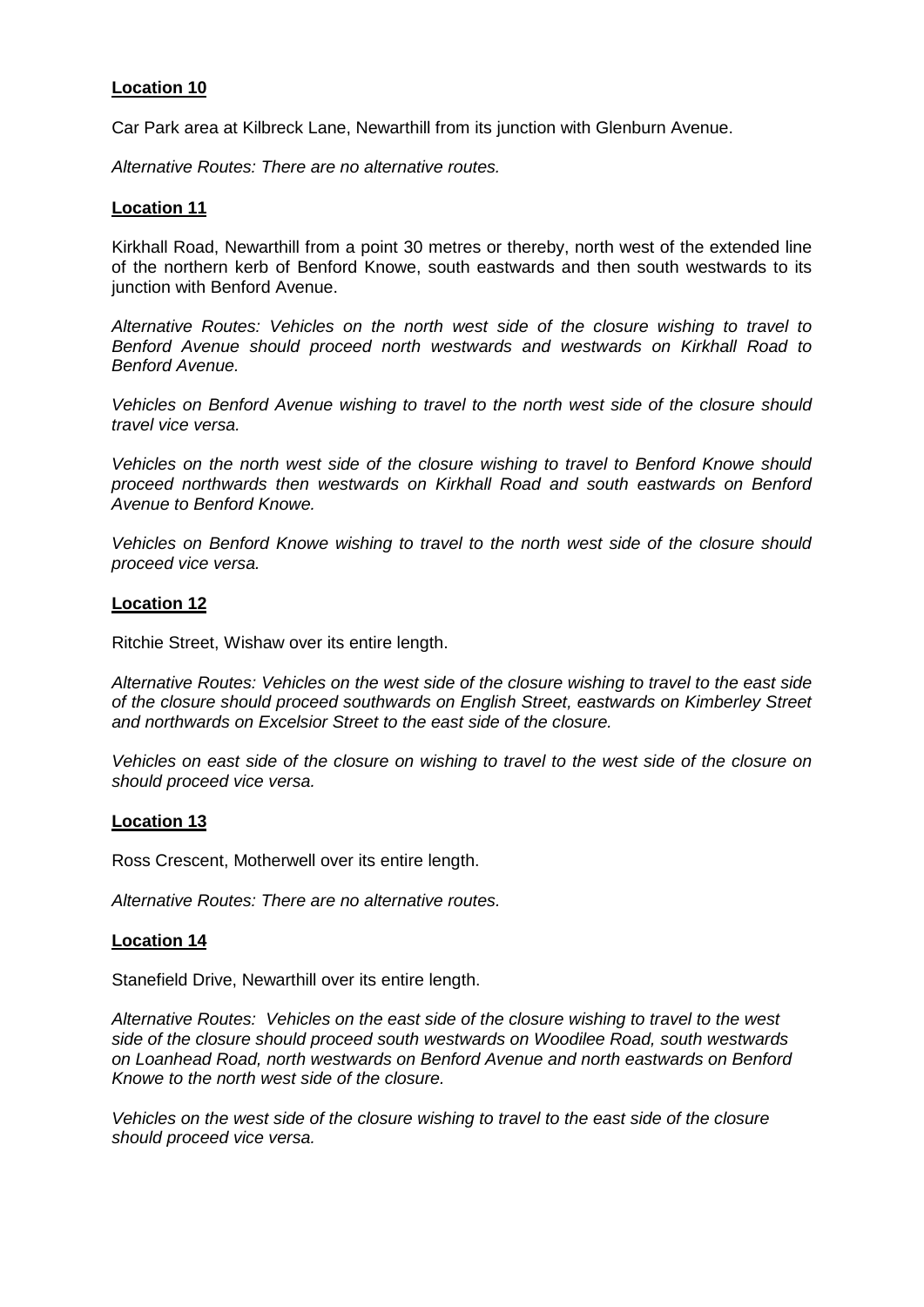# **Location 15**

Woodilee Road, Newarthill from the extended line of the northern kerb of Loanhead Road, north eastwards for a distance of 350 metres or thereby.

*Alternative Routes: Vehicles on the south west side of the closure wishing to travel to the north east side of the closure should proceed south westwards on Loanhead Road, north westwards on Benford Avenue, south eastwards then north eastwards on Burnside Road, then south westwards on Woodilee Road to the north east side of the closure.*

*Vehicles on the north east side of the closure wishing to travel to the south west side of the closure should proceed vice versa.*

### **Location 16**

Belmont Drive, Shotts from a point 90 metres or thereby, west of the extended line of Muldron Terrace, northwards then eastwards to its termination.

*Alternative Routes: There are no alternative routes.*

### **Location 17**

Byron Road, Shotts from the extended line of the eastern kerb of the Prison access road, westwards and northwards to its junction with Burns Way.

*Alternative Routes: There are no alternative routes.*

### **Location 18**

Muirhall Terrace, Salsburgh from its junction with B7066 Hirst Road, north eastwards for a distance of 250 metres or thereby.

*Alternative Routes: There are no alternative routes.*

#### **Location 19**

Whyte Street, Harthill from its junction with B718 Westcraigs Road, eastwards for a distance of 120 metres or thereby.

*Alternative Routes: Vehicles on the west side of the closure wishing to travel to the east side of the closure should proceed southwards on B718 Westcraigs Roads, eastwards on Viewfield Street, and then northwards on Murdostoun Crescent.*

*Vehicles on the east side of the closure wishing to travel to the west side of the closure should proceed vice versa.*

### **Location 20**

Windsor Place, Shotts over its entire length.

*Alternative Routes: There are no alternative routes.*

### **Location 21**

York Street, Wishaw from the extended line of the southern kerb of East Thornlie Street, north eastwards for a distance of 150 metres or thereby.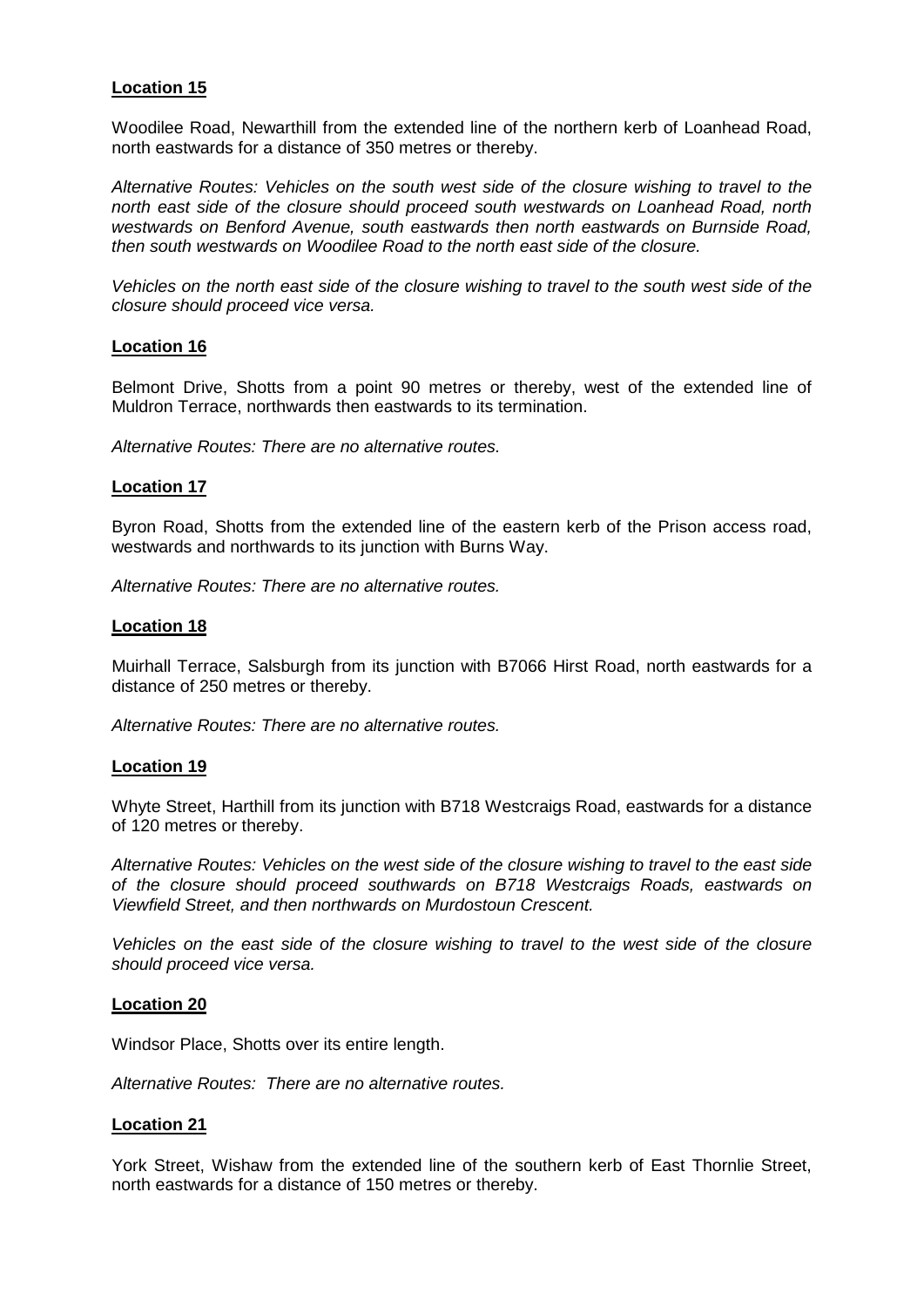*Alternative Routes: Vehicles on East Thornlie Street on the north west side of the closure wishing to travel to the south east side of East Hamilton Street should proceed north westwards on East Thornlie Street, north eastwards on East Academy Street, south eastwards on (A721) Stewarton Street and south westwards on Pather Street to East Hamilton Street.*

*Vehicles on the south east side of East Hamilton Street wishing to travel to the north west side of East Thornlie Street should proceed vice versa.*

*Vehicles on East Thornlie Street on the north west side of the closure wishing to travel to the south east side of Leighton Street should proceed north westwards on East Thornlie Street, north eastwards on East Academy Street, south eastwards on (A721) Stewarton Street and south westwards on Pather Street to Leighton Street.*

*Vehicles on the south east side of Leighton Street wishing to travel to the north west side of East Thornlie Street should proceed vice versa*

*Vehicles on East Thornlie Street on the north west side of the closure wishing to travel to Drummond Drive should proceed north westwards on East Thornlie Street, north eastwards on East Academy Street, south eastwards on (A721) Stewarton Street and south westwards on Pather Street to Drummond Drive.*

*Vehicles on the Drummond Drive wishing to travel to the north west side of East Thornlie Street should proceed vice versa.*

*Vehicles on Leighton Street on the north west side of the closure wishing to travel to the south east side of East Hamilton Street should proceed north westwards on Leighton Street, north eastwards on East Academy Street, south eastwards on (A721) Stewarton Street and south westwards on Pather Street to East Hamilton Street.*

*Vehicles on the south east side of East Hamilton Street wishing to travel to the north west side of Leighton Street should proceed vice versa.*

*Vehicles on Leighton Street on the north west side of the closure wishing to travel to the south east side of Leighton Street should proceed north westwards on Leighton Street, north eastwards on East Academy Street, south eastwards on (A721) Stewarton Street and south westwards on Pather Street to Leighton Street.*

*Vehicles on the south east side of Leighton Street wishing to travel to the north west side of Leighton Street should proceed vice versa.*

*Vehicles on Leighton Street on the north west side of the closure wishing to travel to Drummond Drive should proceed north westwards on Leighton Street, north eastwards on East Academy Street, south eastwards on (A721) Stewarton Street and south westwards on Pather Street to Drummond Drive.*

*Vehicles on Drummond Drive wishing to access the north west side of Leighton Street should proceed vice versa.*

*Vehicles on East Hamilton Street on the north west side of the closure wishing to travel to the south east side of East Hamilton Street should proceed north westwards on East Hamilton Street, north eastwards on East Academy Street, south eastwards on (A721) Stewarton Street and south westwards on Pather Street to East Hamilton Street.*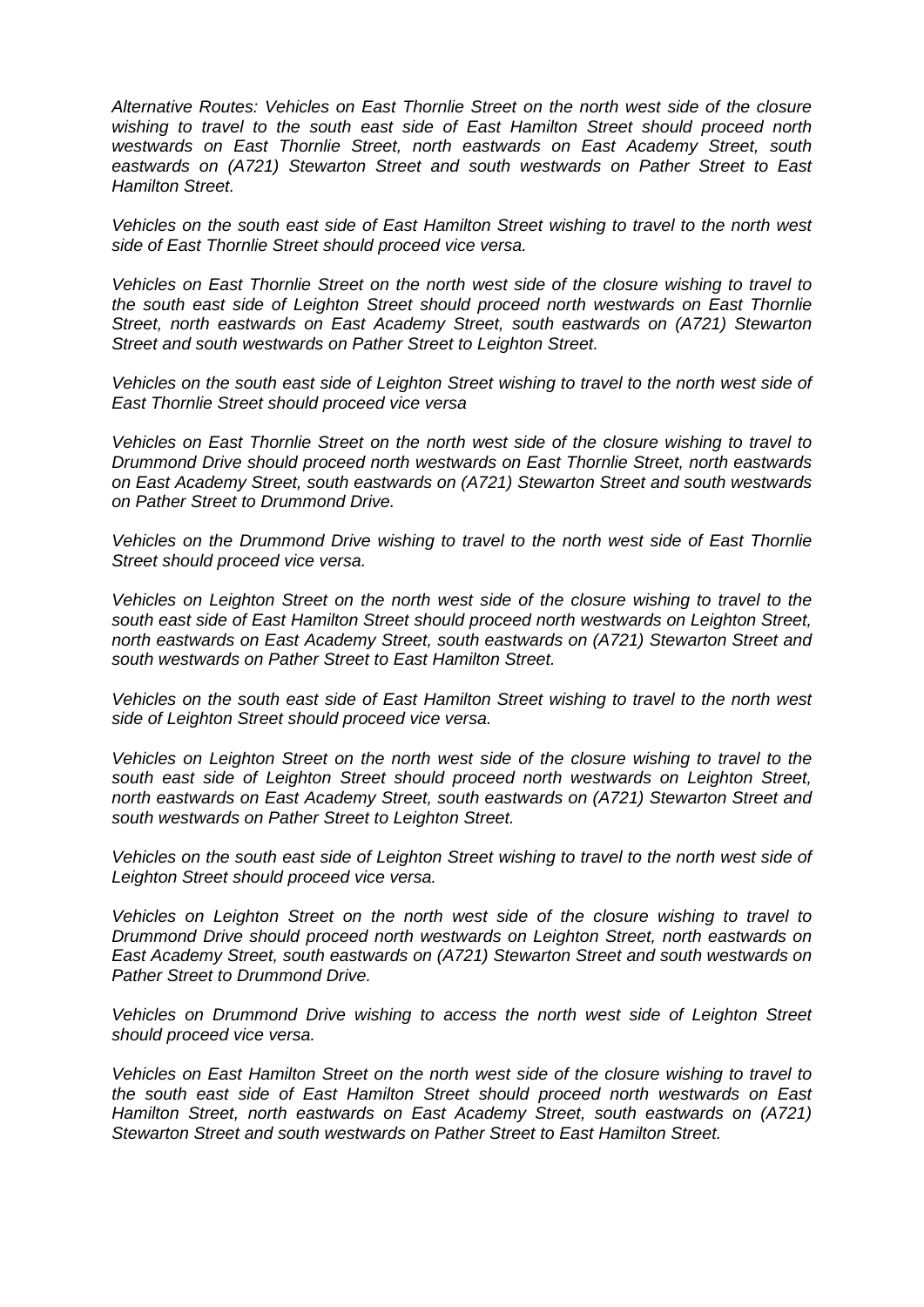*Vehicles on the south east side of East Hamilton Street wishing to travel to the north west side of East Hamilton Street should proceed vice versa.*

*Vehicles on East Hamilton Street on the north west side of the closure wishing to travel to the south east side of Leighton Street should proceed north westwards on East Hamilton Street, north eastwards on East Academy Street, south eastwards on (A721) Stewarton Street and south westwards on Pather Street to Leighton Street.*

*Vehicles on the south east side of Leighton Street wishing to travel to the north west side of East Hamilton Street should proceed vice versa.*

*Vehicles on East Hamilton Street on the north west side of the closure wishing to travel to Drummond Drive should proceed north westwards on East Hamilton Street, north eastwards on East Academy Street, south eastwards on (A721) Stewarton Street and south westwards on Pather Street to Drummond Drive.*

*Vehicles on the Drummond Drive wishing to travel to the north west side of East Hamilton Street should proceed vice versa.*

### **Location 22a**

Leighton Street, Wishaw from its junction with York Street, south eastward for a distance of 134 metres or thereby.

*Alternative Routes: There are no alternative routes.*

### **Location 22b**

Leighton Street, Wishaw from its junction with York Street, north westwards to its junction with East Academy Street.

*Alternative Routes: Vehicles on the north west side of the closure wishing to travel to the south east side of the closure should proceed south westwards on East Academy Street, south eastwards on East Thornlie Street and north eastwards on York Street to the south east side of the closure.*

*Vehicles on the south east side of the closure wishing to travel to the north west side of teh closure should proceed vice versa.*

### **Location 23**

East Thornlie Street, Wishaw from its junction with East Academy Street, south eastwards to the extended line of the western kerb of York Street.

*Alternative Routes: Vehicles on the north west side of the closure wishing to travel to the south east side of the closure should proceed north eastwards on East Academy Street, south eastwards on Leighton Street and then south westwards on York Street to the south east side of the closure.*

*Vehicles on the south east side of the closure wishing to travel to the north west side of the closure should proceed vice versa.*

### **Location 24**

East Hamilton Street from the extended line of the western kerb of York Street, south eastwards to its junction with Pather Street.